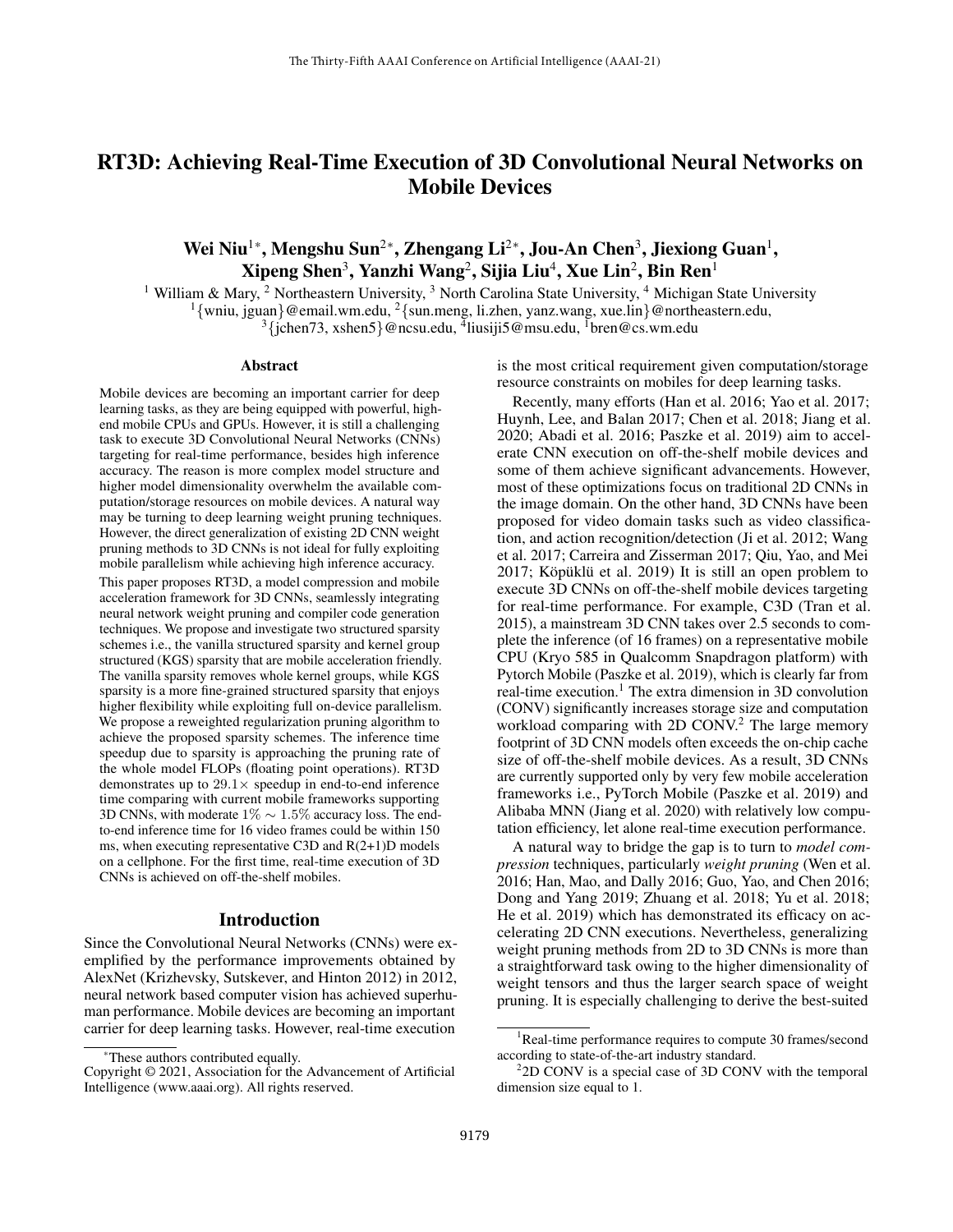weight pruning method in order to achieve real-time performance on off-the-shelf mobile devices. Two fundamental problems need to be solved: the *sparsity scheme* and the *pruning algorithm*. The former refers to the *regularity* in pruning, i.e., the specific structural characteristics of CNNs after pruning. The two representative cases for 2D CNNs are the most flexible, irregular pruning scheme that can prune arbitrary weights (Han, Mao, and Dally 2016; Guo, Yao, and Chen 2016), and the computing platform-friendly filter/channel pruning scheme that prunes whole filters/channels (Wen et al. 2016; He et al. 2019; Yu et al. 2018). The latter refers to the appropriate algorithm to determine the target weights to remove and train the remaining, non-zero weights. For 2D CNNs, there is also rich literature in heuristic pruning (Han, Mao, and Dally 2016; Guo, Yao, and Chen 2016; Dong and Yang 2019) or regularization-based pruning algorithms (Wen et al. 2016; Yu et al. 2018; He et al. 2019).

This work develops RT3D framework, including the derivation of best-suited (structured) sparsity scheme and pruning algorithm of 3D CNNs, and the design of the associated compiler-aided acceleration, for off-the-shelf mobile devices. We propose and investigate *two structured sparsity schemes* that are highly mobile acceleration friendly. The first vanilla sparsity scheme achieves sparsity by removing kernel groups in 3D CONV layers. It can achieve straightforward acceleration for on-device inference with the aid of compiler code generation, but it suffers from relatively high accuracy loss as whole kernel groups are pruned. The second, more optimized one is the *kernel group structured* (KGS) sparsity scheme. It is a more fine-grained structured sparsity that enjoys higher flexibility, and will result in a higher accuracy under the same pruning rate. Moreover, it is important to note that the KGS sparsity scheme is beyond a mere tradeoff of accuracy and mobile performance. In fact, with proper support of compiler code generation, the KGS sparsity can *achieve almost the same mobile acceleration (e.g., in frames/second) as the vanilla sparsity*, under the same pruning rate. This is owing to the delicate design of KGS sparsity to match the parallelization mechanism in compiler-assisted mobile acceleration, such that the full on-device parallelism can be exploited.

We further present *three pruning algorithms* to achieve the proposed structured sparsity schemes for 3D CNNs. The first two, i.e., the heuristic algorithm and regularization-based algorithm, are natural generalization from state-of-the-art algorithms on 2D CNN weight pruning. However, they are either greedy algorithm, or suffer from the limitation that all weights will be equally penalized even after convergence of the pruning process. Both result in potential accuracy loss. To overcome these shortcomings, we propose a novel *reweighted regularization pruning* algorithm. The basic idea is to systematically and dynamically reweight the penalties, reducing the penalties on weights with large magnitudes (which are likely to be more critical), and increasing the penalties on weights with smaller magnitudes. It possesses other advantages, such as not introducing additional hyperparameters, and being flexible for either parameter reduction or FLOPs (floating-point operations) reduction, etc.

Seamlessly integrated with above innovations, RT3D also

develops the *first* end-to-end, compiler-assisted acceleration framework of 3D CNNs on both mobile CPUs and GPUs (the few prior work are limited to mobile CPUs), and also the *first* to support different structured sparsity schemes. RT3D achieves up to  $29.1 \times$  speedup in end-to-end inference time comparing with current mobile frameworks supporting 3D CNNs, with moderate 1%-1.5% accuracy loss, on representative CNNs (C3D, R(2+1)D, S3D). The end-to-end inference time for 16 video frames could be within 150 ms.

A brief contribution summary is: (a) sparsity schemes for 3D CNNs which are both flexible and mobile acceleration friendly, (b) highly effective pruning algorithm to achieve such sparsity schemes, (c) compiler-assisted mobile acceleration framework, and (d) for the first time, real-time performance of 3D CNNs can be achieved on off-the-shelf mobile devices using a pure software solution.

### Related Work

#### Weight Pruning for 2D CNNs

The rich literature in weight pruning for 2D CNNs can be categorized into *heuristic pruning algorithms* and *regularizationbased pruning algorithms*. The former starts from the early work on irregular, unstructured weight pruning where arbitrary weights can be pruned. (Han, Mao, and Dally 2016) adopts an iterative algorithm to eliminate weights with small magnitude and perform retraining to regain accuracy. (Guo, Yao, and Chen 2016) incorporates connection splicing into the pruning process to dynamically recover the pruned connections that are found to be important. Later, heuristic pruning algorithms have been generalized to the more hardwarefriendly structured sparsity schemes. In (Dong and Yang 2019), Transformable Architecture Search (TAS) is adopted to realize the pruned network and knowledge is transferred from the unpruned network to the pruned version. The work (Luo, Wu, and Lin 2017) leverages a greedy algorithm to guide the pruning of the current layer with input information of the next layer. The work (Yu et al. 2018) defines a "neuron importance score" and propagates this score to conduct the weight pruning process.

Regularization-based pruning algorithms, on the other hand, are more mathematics-oriented and have the unique advantage for dealing with structured pruning problems through group Lasso regularization (Yuan and Lin 2006; Liu et al. 2018). Early work (Wen et al. 2016; He, Zhang, and Sun 2017) incorporate  $\ell_1$  or  $\ell_2$  regularization in loss function to solve filter/channel pruning problems. However, there is also one limitation of the direct application of regularization terms – all weights will be penalized equally even after pruning convergence, resulting in potential accuracy loss. A number of subsequent work are dedicated to making the regularization penalty a dynamic and "soft" term. The method in (He et al. 2018) selects filters based on  $\ell_2$  norm and updates the filters that have been previously pruned. (Zhang et al. 2018; Li et al. 2019) incorporate the advanced optimization solution framework ADMM (Alternating Direction Methods of Multipliers) to achieve dynamic regularization penalty, thereby improving accuracy. (He et al. 2019) proposes to adopt Geometric Median, a classic robust estimator of centrality for data in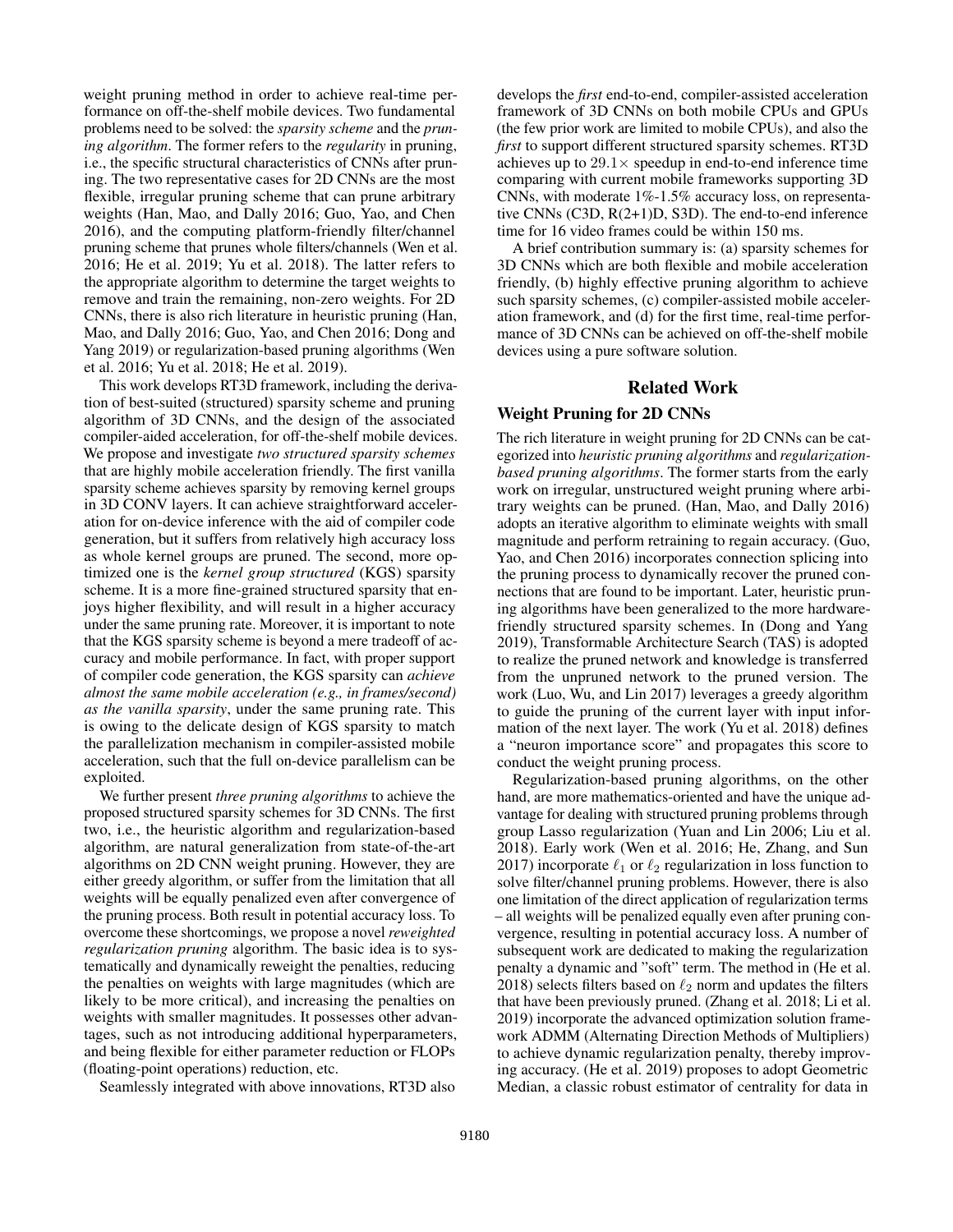Euclidean spaces. A common limitation of these improved versions is that the pruning rate for each layer needs to be manually set, which is difficult to derive in prior.

#### Mobile Acceleration Frameworks of CNNs

TVM (Chen et al. 2018), TFLite (Abadi et al. 2016), Alibaba Mobile Neural Network (MNN) (Jiang et al. 2020) and Py-Torch Mobile (PyTorch) (Paszke et al. 2019) are representative compiler-assisted deep learning acceleration frameworks on mobile devices. They mainly focus on end-to-end acceleration for 2D CNNs. Only MNN and PyTorch support 3D CONV on mobile CPUs (no mobile GPU support); while other popular ones (like TVM and TFLite) do not support 3D CONV computation. To the best of our knowledge, our RT3D is the first end-to-end deep learning acceleration framework for 3D CNNs on both mobile CPUs and GPUs. More than that, it is also the first to support the acceleration of various sparsity schemes of 3D CNNs. Moreover, several hardware solutions for 3D CNN acceleration have been proposed, e.g. (Hegde et al. 2018; Shen et al. 2018; Chen et al. 2019). Different from these valuable solutions that require special hardware design, RT3D employs a pure software solution on off-the-shelf mobile devices that is more cost-effective.

## Structured Sparsity Schemes for 3D CNNs

This section proposes two structured sparsity schemes of 3D CNNs. We focus on the most computationally intensive convolutional (CONV) layers of 3D CNNs. Let  $W_l \in$  $\mathbb{R}^{M \times N \times K_h \times K_w \times K_d}$  denote the 5-dimensional weight tensor of the  $l$ -th CONV layer of a 3D CNN, where  $M$  is the number of filters; N is the number of input channels;  $K_w$ ,  $K_h$ , and  $K_d$  are the width, height, and depth, respectively, of the 3D CONV kernels. Different from the 2D CONV kernel, the 3D CONV kernel has an additional dimension on the kernel depth, making  $W_l$  a 5-dimensional tensor.

Figure 1 demonstrates the proposed two structured sparsity schemes for 3D CNNs: *Vanilla Structured Sparsity Scheme* and *Kernel Group Structured (KGS) Sparsity Scheme*. The weight tensor  $W_l$  is first partitioned into *groups of kernels* along the filter and input channel dimensions. Each kernel group consists of  $g_M \times g_N$  (2×2 in Figure 1) 3D kernels. The Vanilla sparsity scheme is shown in Figure 1 (a), where whole kernel groups are determined to be pruned or not. On the other hand, our proposed KGS sparsity scheme as shown in Figure 1 (b) is that for the kernels in the same group, weights are pruned at the same locations. This is illustrated better on the right of Figure 1 (b), where 3D kernels are reshaped into vectors with  $K_s = K_h \times K_w \times K_d$  weights. Consider the  $g_M \times g_N$  kernels in a group, i.e., kernels  $\mathbf{W}_l(m : m + g_M 1, n : n + g_N - 1,$ ;, :, :). Weights at the same location in these kernels i.e.,  $W_l(m : m + g_M - 1, n : n + g_N - 1, h, w, d)$  are determined to be pruned or not together, where  $(:, :, h, w, d)$ describes the same location (coordinate) in kernels.

The Vanilla sparsity scheme is a relatively straightforward generalization from structured sparsity schemes (Wen et al. 2016; Liu et al. 2017; Luo, Wu, and Lin 2017) for 2D CNNs. It can achieve straightforward acceleration for on-device inference with the aid of compiler code generation, but it will

obviously suffer from relatively high accuracy loss as whole kernel groups are pruned. On the other hand, the proposed KGS sparsity scheme is a more fine-grained structured sparsity that enjoys higher flexibility. In fact, the Vanilla sparsity scheme is just a special case of KGS sparsity, and therefore, one can confidently state that the KGS sparsity will result in a higher accuracy under the same pruning rate, as long as effective pruning algorithm has been developed and employed.

It is important to note that the KGS sparsity scheme is beyond a mere tradeoff of accuracy and mobile performance. In fact, with proper support of compiler code generation, the KGS sparsity can *achieve almost the same mobile acceleration performance (e.g., in frames/second) as Vanilla sparsity*, under the same pruning rate. This is owing to the delicate design of KGS sparsity to match compiler-assisted mobile acceleration. For effective mobile acceleration, the whole kernel group will be transformed into matrix multiplication (with input feature map) (Chetlur et al. 2014) as shown in the reshaping step of Figure 1 (b). Accordingly, the KGS sparsity is equivalent to whole column removals in the weight matrix of a kernel group. The computation overhead in whole column removal is minor and can be mitigated by compilers, and the remaining computation is still based on full matrices (albeit smaller). A key observation is that the parallelism degree on off-the-shelf mobile devices is limited, and thus the smaller matrices of remaining weights *have enough size to fully exploit the parallelism provided by mobile devices*. As an illustrative example, suppose that the mobile device can execute 10 operations in parallel while the matrix contains 100 remaining operations. Then the reduced-size matrix can be executed in 10 iterations, achieving full parallelism. As the hardware parallelism can be fully exploited in both Vanilla and KGS schemes (if compiler overhead is negligible), the mobile acceleration performance in terms of FLOPs/second will be almost the same for both pruning schemes, and so does the frames/second performance under the same pruning rate (and FLOPs count). As a result, the proposed KGS sparsity can fully enjoy the benefit of high flexibility in terms of higher accuracy or higher pruning rate.

Please note that the  $g_M \times g_N$  group size needs to be determined in Vanilla and KGS sparsity schemes, in order to achieve the maximum on-device parallelism with low computation overhead. The group size is determined offline with actual mobile testings using synthesized CNN layers. In other words, it will NOT become a hyperparameter in the pruning algorithm.  $g_N = 4$  and  $g_M = 4$  or 8 are preferred to match the SIMD (Single Instruction, Multiple Data) parallelism provided by current mobile CPUs and GPUs. These values are large enough to exploit the on-device parallelism and small enough to provide enough pruning flexibility and accuracy, as shall be seen in the experimental results.

#### Structured Sparsity Learning Algorithms

This section describes three pruning algorithms to achieve the proposed structured sparsity schemes for 3D CNNs. The first two are natural generalization from state-of-the-art algorithms on 2D CNN weight pruning, and the last one is specifically designed to address the limitations in the prior two. Consider a general 3D CNN consisting of L convolutional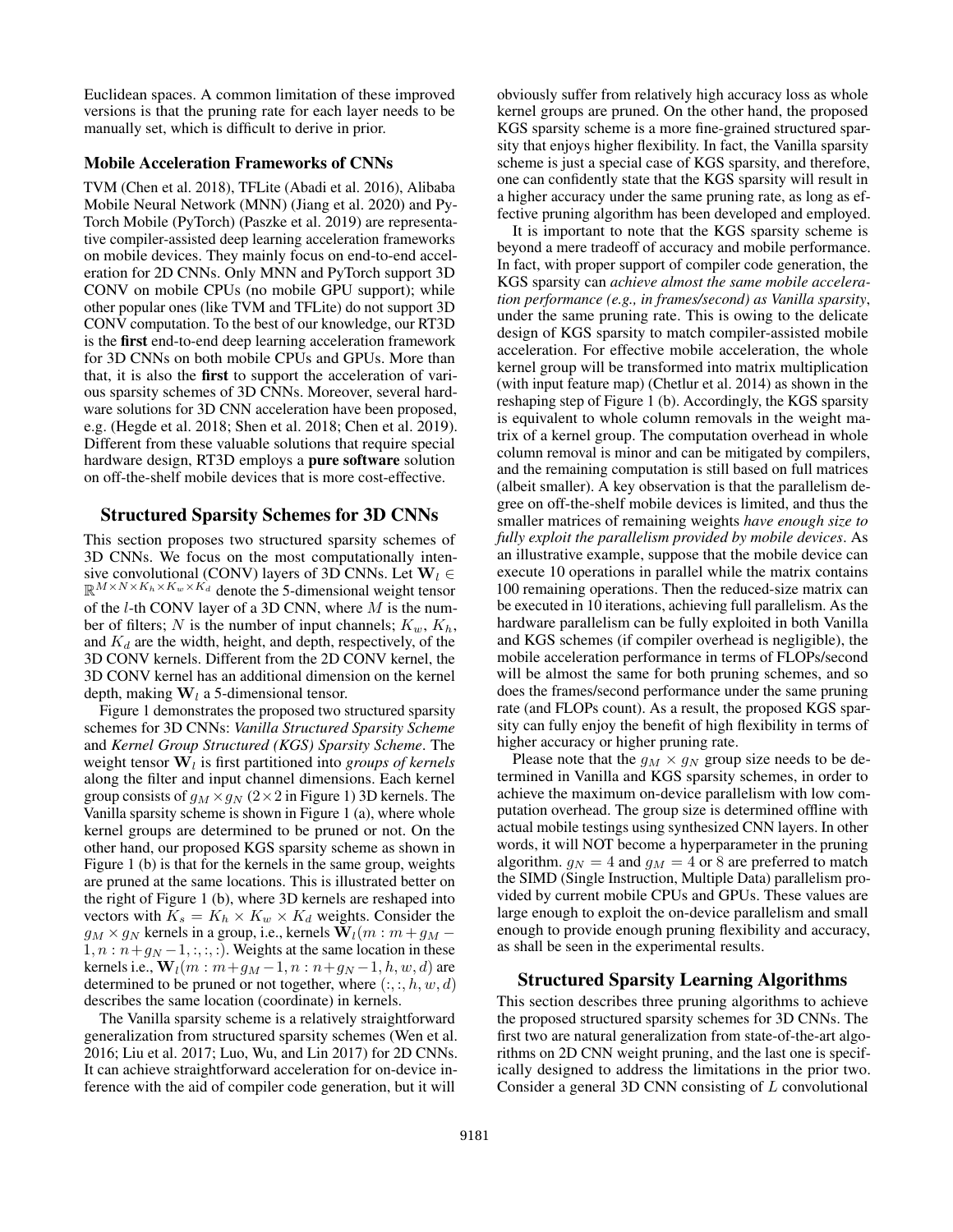

Figure 1: Proposed structured sparsity schemes: (a) The Vanilla Structured Sparsity. (b) The Kernel Group Structured (KGS) Sparsity for 3D CNNs. A CONV weight tensor is first split into multiple *kernel groups*, each consisting of  $g_M \times g_N$  ( $2 \times 2$  in the figure) 3D kernels. Within the same kernel group, kernels are pruned at the same locations (marked by the grey entries).

(CONV) layers. Besides the l-th CONV layer weight tensor  $W_l$ , the bias is denoted by  $b_l$ . The loss function associated with a 3D CNN can be denoted by  $F(\{\mathbf{W}_{l}\}_{l=1}^{L}, {\{\mathbf{b}_{l}\}}_{l=1}^{L})$ . To achieve the proposed group-wise sparsity schemes, weight tensor  $W_l$  is partitioned into a set of kernel groups along the dimensions of filters and channels, i.e.,  $\{ \mathbf{W}_{l}^{\mathcal{G}_{p,q}} \}$ , for  $p \in [P]$ and  $q \in [Q]$ , where  $P = [M/g_M], Q = [N/g_N]$ , and  $[n]$ denotes the integer set  $\{1, 2, \ldots, n\}$ . Figure 2 provides an illustrative example of kernel groups.

1. Heuristic Pruning Algorithm: As discussed in Section , the prior work has investigated heuristic pruning for 2D CNNs, for both irregular and structured sparsity schemes. The prior work (Luo, Wu, and Lin 2017; Yu et al. 2018) are mostly relevant to this work as we also focus on structured sparsity. Motivated by these work, we assign a similar "neuron importance score" to each kernel group (or the same location of kernels in the group), and perform pruning on the current layer with input information of the next layer in a back propagated manner (similar procedure as (Luo, Wu, and Lin 2017)). This serves as our heuristic pruning algorithm for the proposed sparsity schemes of 3D CNNs.

2. Regularization-based Pruning Algorithm: adds an additional regularization term to the loss function to achieve the Vanilla or KGS sparsity scheme. Then, the regularizationbased pruning can be formulated as

minimize 
$$
F(\{\mathbf{W}_l\}_{l=1}^L, \{\mathbf{b}_l\}_{l=1}^L) + \lambda \sum_{l=1}^L R_g(\mathbf{W}_l),
$$
 (1)

where  $R_g(\mathbf{W}_l)$  is the regularization term for the Vanilla or KGS sparsity and  $\lambda$  is the penalty measuring its importance. Motivated by *group Lasso* (Yuan and Lin 2006), the regularization term can be defined as  $R_g(\mathbf{W}_l)$  =  $\sum_{p=1}^{P} \sum_{q=1}^{Q} \left\| \mathbf{W}_{l}^{\mathcal{G}_{p,q}} \right\|_{g}$ , where  $\left\| \cdot \right\|_{g}$  denotes kernel group  $\ell_p$  norm. We can choose from  $\ell_1$  norm (Liu et al. 2017),  $\ell_2$ norm (He et al. 2018; Li et al. 2019) or their combination for this group-wise regularization.

In more details, the regularization-based pruning can be achieved by

minimize 
$$
F(\{\mathbf{W}_l\}_{l=1}^L, \{\mathbf{b}_l\}_{l=1}^L) +
$$
  
\n
$$
\lambda \sum_{l=1}^L \sum_{p=1}^P \sum_{q=1}^Q \sum_{h=1}^{K_h} \sum_{w=1}^{K_w} \sum_{d=1}^{K_d} \left\| \mathbf{W}_l^{\mathcal{G}_{p,q}}(:, :, h, w, d) \right\|_g.
$$
\n(2)

3. Reweighted Regularization Pruning Algorithm: As discussed in Section , the fixed regularization-based pruning algorithm has a limitation, – all weights will be equally penalized even after convergence of the pruning process, resulting in potential accuracy loss. We propose a novel reweighted regularization pruning algorithm to overcome this limitation. The basic idea is to systematically and dynamically reweight the penalties. Especially, we will reduce the penalties on weights with large magnitudes (which are likely to be more critical), and increase the penalties on weights with smaller magnitudes. This shall be performed in a systematic, gradual way to avoid the greedy solution which prunes a large number of weights at the early stage. Moreover, our proposed algorithm does not need to manually set the pruning rate for each layer, as a limitation in prior works based on ADMM or Geometric Median-based regularizations.

For reweighted regularization, we minimize the following objective function:

minimize 
$$
F(\{\mathbf{W}_l\}_{l=1}^L, \{\mathbf{b}_l\}_{l=1}^L) + \lambda \left[ \sum_{l=1}^L \sum_{p=1}^P \sum_{q=1}^Q \n\sum_{h=1}^{K_h} \sum_{w=1}^{K_w} \sum_{d=1}^{K_d} \left( \mathcal{P}_{l,t}^{\mathcal{G}_{p,q}} \circ \left\| \mathbf{W}_l^{\mathcal{G}_{p,q}}(:, :, h, w, d) \right\|_g \right) \right],
$$
 (3)

where  $\circ$  denotes element-wise multiplication.  $\mathcal{P}_{l,t}^{\mathcal{G}_{p,q}}$  is the collection of penalty parameters and is updated in every iteration  $t$  to facilitate the degree of sparsity. In each iteration,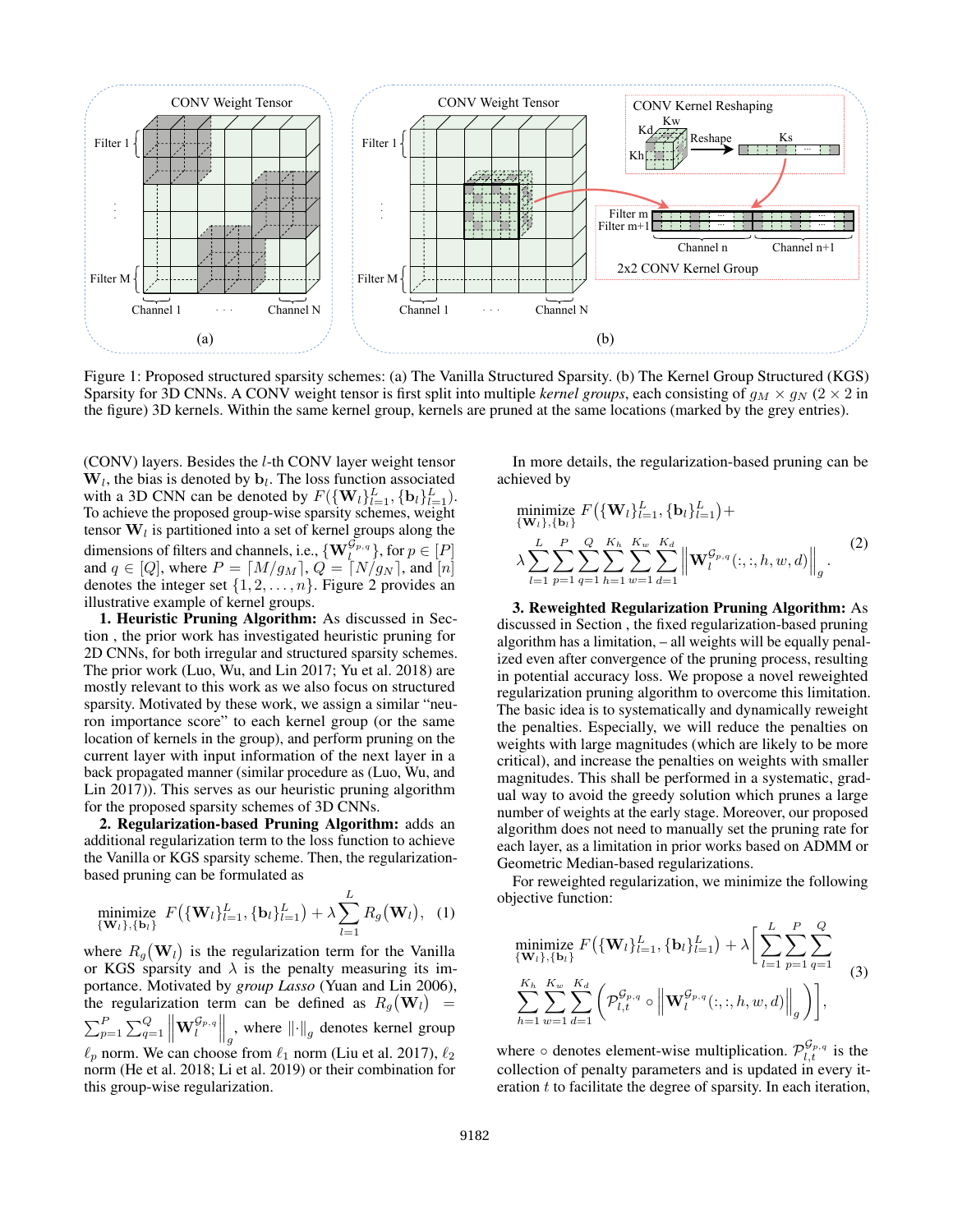

Figure 2: An example of kernel groups, each consisting of  $g_M \times g_N$  (2 × 2) 3D kernels. Within the same kernel group, kernels are pruned at the same locations (marked by the grey entries). To achieve the same sparsity pattern for kernels in the same group, group lasso is calculated as  $\left\| \mathbf{W}^{\mathcal{G}_{p,q}}_l(:,:,h,w,d) \right\|_g = \sqrt[q]{\sum_{(i,j) \in \mathcal{G}_{p,q}} |\mathbf{W}_l(:,:,h,w,d)|^g}.$ 

the instance of  $\mathbf{W}_{l}^{\mathcal{G}_{p,q}}$  is denoted by  $\mathbf{W}_{l,t}^{\mathcal{G}_{p,q}}$  and we update  $\mathcal{P}_{l,t}^{\mathcal{G}_{p,q}}$  by setting

$$
\mathcal{P}_{l,(t+1)}^{\mathcal{G}_{p,q}} = \frac{1}{\left\| \mathbf{W}_{l,t}^{\mathcal{G}_{p,q}}(:, :, h, w, d) \right\|_{g}^{2} + \epsilon},
$$

where  $\epsilon$  is a small positive number avoiding the zero denominator. The reweighted regularization process updates penalty parameters based on the current weight values, will not incur extra hyperparameters, and has a fast convergence rate as analyzed in (Candes, Wakin, and Boyd 2008). After 3∼4 iterations, we will prune the weights that converge to zero, and perform a slight retraining on the non-zero weights (with a few epochs) to regain accuracy.

While overcoming the limitation in fixed regularizationbased algorithms, the advantage and flexibility in such algorithms will be preserved. There is only one  $\lambda$  as the major hyperparameter, without the need of manually deciding per-layer pruning rate. Also similar to fixed regularization algorithms, we can multiply the per-layer FLOPs value to each layer  $l$  in the above optimization function. In this way we can target at the overall FLOPs reduction, which is more relevant to the actual acceleration. In the experiments, we set the FLOPs reduction as the optimization target, and report the corresponding FLOPs reduction rates and actually measured mobile accelerations.

## Experimental Results

## Evaluation on Sparsity Schemes and Pruning Algorithms

Experimental Setup. We test the proposed two structured sparsity schemes i.e., Vanilla and KGS sparsity and three pruning algorithms on 3D CNN models (including one (2+1)D CNN): C3D (Tran et al. 2015), R(2+1)D (Tran et al. 2018), and S3D (Xie et al. 2018). Besides the two proposed sparsity schemes, a filter sparsity scheme is also implemented, where the filters may be pruned as a whole, and which is a direct generalization of the filter pruning of 2D CNNs. The models are all pretrained on the Kinetics dataset (Carreira and Zisserman 2017) and transferred onto the UCF101 (Soomro, Zamir, and Shah 2012) and HMDB51 (Kuehne et al. 2011) datasets as the pretrained dense models. The hyperparameter settings are the same for all pruning algorithms and sparsity schemes for fair comparisons. The batch size is fixed to 32, and the video clip length is 16 frames. The initial learning rate is 5e−3 when training the dense model, and is reduced to 2e−4 in the weight pruning and retraining for stability. The learning rate is fixed in the pruning process, while adjusted in retraining with a scheduler following the cosine function. For different types of sparsity schemes and pruning algorithms, the total number of epochs is fixed to  $240$  epochs.<sup>3</sup> For the pruning of all the models, we have used the best combination of  $\ell_1$  and  $\ell_2$  norms in the regularization term. The penalty factor  $\lambda$  is set to 5e−4. The pruning and retraining processes are carried out with eight NVIDIA GeForce GTX 1080 Ti GPUs

 $3$ Although the reweighted pruning algorithm is iterative, its latter iterations require significantly fewer epochs. Thus we can set the total epochs the same for different algorithms.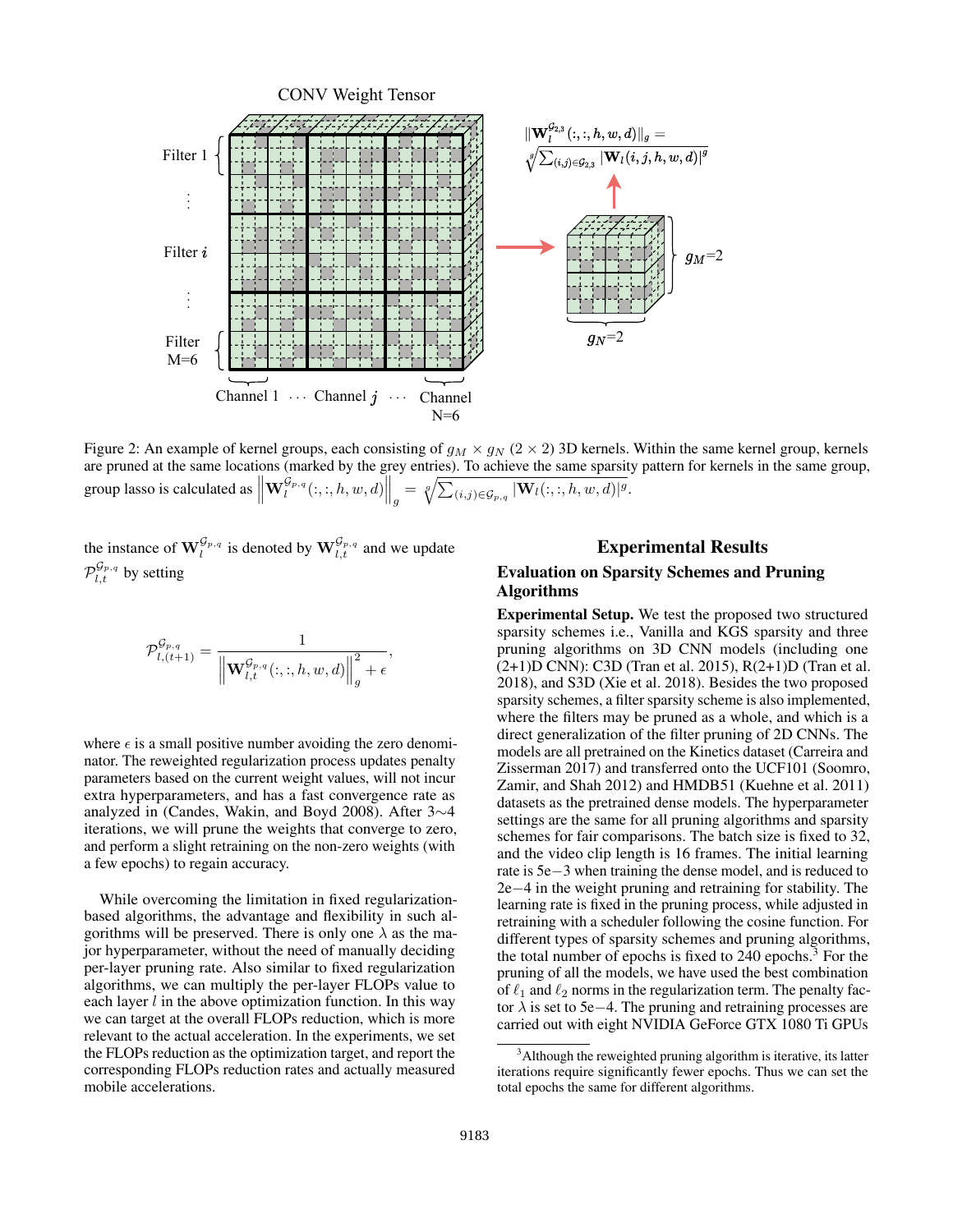| Model                | Pruning                                    | Sparsity   | Overall FLOPs | <b>Pruning Rate</b> | Base Top-1 | Pruning Top-1 |  |
|----------------------|--------------------------------------------|------------|---------------|---------------------|------------|---------------|--|
|                      | Algorithm                                  | Scheme     | after Pruning | of FLOPs            | Accuracy   | Accuracy      |  |
| C3D<br>(299MB)       |                                            | Filter     | 15.2G         | $2.6\times$         |            | 78.6%         |  |
|                      | Heuristic                                  | Vanilla    | 15.2G         | $2.6\times$         | 81.6%      | 78.8%         |  |
|                      |                                            | <b>KGS</b> | 15.2G         | $2.6\times$         |            | 79.0%         |  |
|                      |                                            | <b>KGS</b> | 10.8G         | $3.6\times$         |            | 78.5%         |  |
|                      | Regularization                             | Filter     | 15.2G         | $2.6\times$         |            | 78.8%         |  |
|                      |                                            | Vanilla    | 15.2G         | $2.6\times$         | 81.6%      | 79.0%         |  |
|                      |                                            | <b>KGS</b> | 15.2G         | $2.6\times$         |            | 79.6%         |  |
|                      |                                            | <b>KGS</b> | 10.8G         | $3.6\times$         |            | 79.3%         |  |
|                      | <b>Reweighted</b><br><b>Regularization</b> | Filter     | 15.2G         | $2.6\times$         |            | 79.3%         |  |
|                      |                                            | Vanilla    | 15.2G         | $2.6\times$         | 81.6%      | 79.7%         |  |
|                      |                                            | <b>KGS</b> | 15.2G         | $2.6\times$         |            | 80.5%         |  |
|                      |                                            | <b>KGS</b> | 10.8G         | $3.6\times$         |            | 80.2%         |  |
|                      | Heuristic                                  | Filter     | 15.9G         | $2.6\times$         |            | 89.0%         |  |
|                      |                                            | Vanilla    | 15.9G         | $2.6\times$         | 94.0%      | 89.4%         |  |
| $R(2+1)D$<br>(120MB) |                                            | <b>KGS</b> | 15.9G         | $2.6\times$         |            | 90.4%         |  |
|                      |                                            | <b>KGS</b> | 12.7G         | $3.2\times$         |            | 89.9%         |  |
|                      | Regularization                             | Filter     | 15.9G         | $2.6\times$         |            | 89.8%         |  |
|                      |                                            | Vanilla    | 15.9G         | $2.6\times$         | 94.0%      | 90.8%         |  |
|                      |                                            | <b>KGS</b> | 15.9G         | $2.6\times$         |            | 91.7%         |  |
|                      |                                            | <b>KGS</b> | 12.7G         | $3.2\times$         |            | 91.3%         |  |
|                      |                                            | Filter     | 15.9G         | $2.6\times$         |            | 90.5%         |  |
|                      | Reweighted                                 | Vanilla    | 15.9G         | $2.6\times$         | 94.0%      | 91.7%         |  |
|                      | <b>Regularization</b>                      | <b>KGS</b> | 15.9G         | $2.6\times$         |            | $92.5\%$      |  |
|                      |                                            | <b>KGS</b> | 12.7G         | $3.2\times$         |            | 92.0%         |  |

Table 1: 3D CNN pruning results on the UCF101 dataset.

on Ubuntu operating system and the PyTorch 1.3 framework with CUDA 10.1. The total required memory is up to 38.8GB.

Results. The pruning results on C3D, R(2+1)D models on UCF101 dataset with various pruning algorithms and sparsity schemes are provided in Table 1. For each pruning algorithm, the three sparsity schemes are compared under the same pruning rate (FLOPs reduction on the overall model), and KGS results of two pruning configurations are compared. As can be observed in the table, the KGS sparisity scheme consistently outperforms the vanilla sparsity, and these two schemes both perform better than filter pruning. The reweighted regularization algorithm consistently outperforms the other two pruning algorithms. The advantages of KGS sparsity and reweighted regularization are stated in Section 3 and Section 4. With reweighted regularization and KGS sparsity scheme, both C3D and R(2+1)D could achieve only 1%∼1.5% accuracy loss under pruning rate of  $2.6\times$ .

#### Evaluation on Mobile Acceleration Performance

Mobile Acceleration Framework Implementation. We design and implement an end-to-end, compiler-assisted CNN acceleration framework that supports 3D CNNs. Without any pruning-related optimizations, RT3D is already faster than state-of-the-art CNN execution frameworks (such as MNN and PyTorch Mobile) on mobile CPUs, because we include more advanced optimizations like fine-tuned high-efficient SIMD (Single Instruction, Multiple Data) execution, fine-

tuned weight layout organization, etc. Our framework is also the first to support 3D CNN executions on mobile GPUs. It is general, supporting both 2D and 3D CNNs. Comparing to other popular CNN acceleration frameworks that support 2D CONV (like TVM and MNN) on standard 2D benchmarks like VGG-Net, ResNet, MobileNet-V2, etc., our developed framework also yields consistently better performance.

Moreover, RT3D is also the first to support various sparsity schemes, including Filter, and proposed Vanilla and KGS sparsity. Based on the sparsity scheme, it employs a compilerbased automatic code generation approach to reorganize the model weights, regularize the computations, tune the computation configuration, and generate the optimized model inference codes. Our framework can automatically generate both optimized CPU (vectorized C++) and GPU (OpenCL) codes to support both dense and sparse 3D CNN executions.

Test-bed and Evaluation Setup. The evaluations are conducted on a Samsung Galaxy S20 cellphone with the latest Qualcomm Snapdragon 865 platform consisting of a Qualcomm Kryo 585 Octa-core CPU and a Qualcomm Adreno 650 GPU. All experiments run 50 times with 8 threads on mobile CPU, and all pipelines on mobile GPU. Because different runs do not vary severely, only the average inference execution time is reported for readability. All models are tuned to their best configurations, e.g., with computational graph optimizations, the best tiling size, unrolling size, etc. 32-bit floating point is applied for CPU runs, and 16-bit floating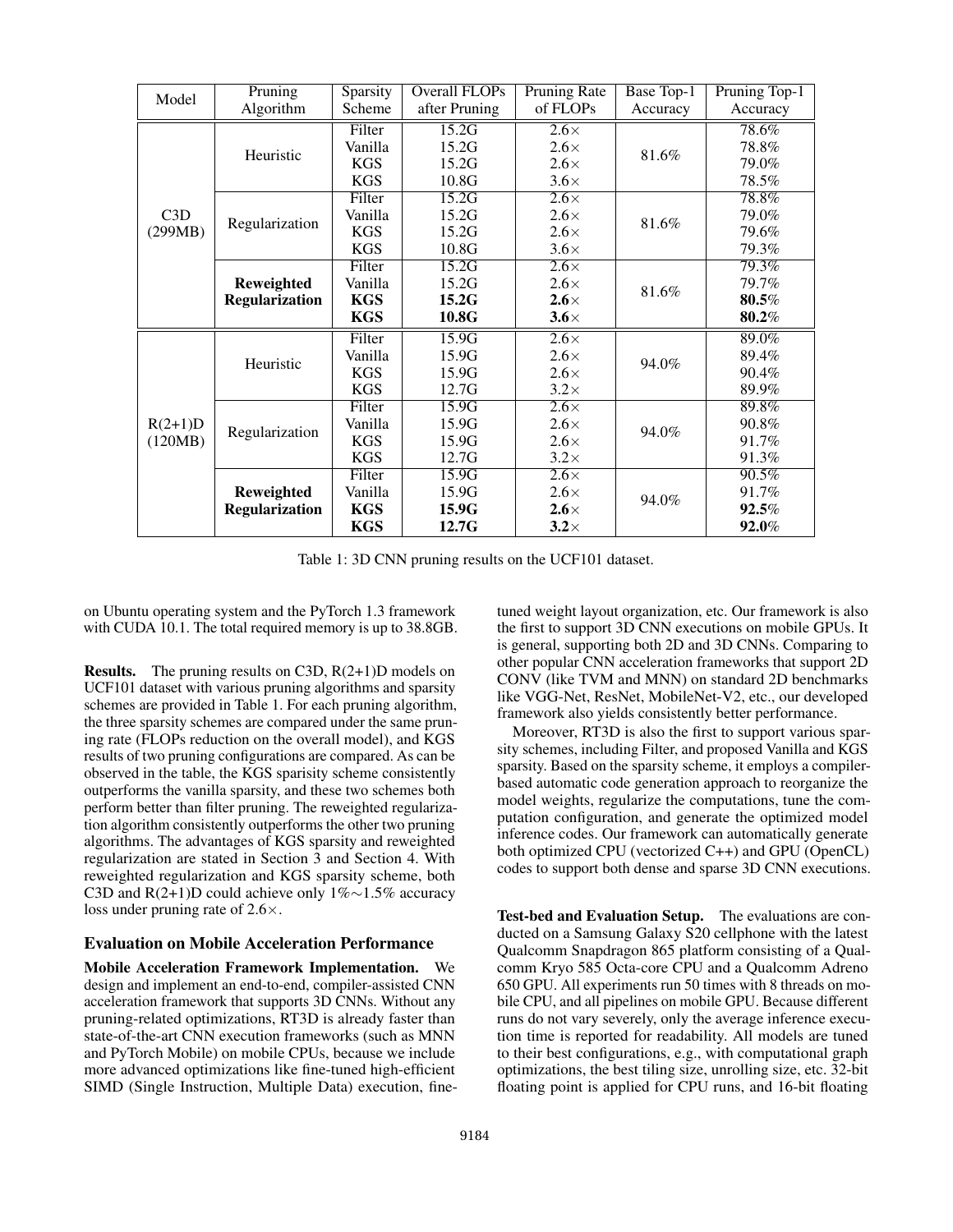| Framework        | <b>MNN</b>               | PyTorch | RT3D (Dense) |             |            |             | RT3D (Sparse) |                   |            |               |
|------------------|--------------------------|---------|--------------|-------------|------------|-------------|---------------|-------------------|------------|---------------|
| Device           | CPU                      | CPU     | CPU          | Speedup     | <b>GPU</b> | Speedup     | <b>CPU</b>    | Speedup           | <b>GPU</b> | Speedup       |
|                  | (ms)                     | (ms)    | (ms)         |             | ms         |             | ms            |                   | ms         |               |
| C3D              | 948                      | 2544    | 902          | $2.8\times$ | 488        | $5.2\times$ | 357           | 7.1 $\times$      | 142        | 17.9 $\times$ |
| $R(2+1)D$        | $\overline{a}$           | 4104    | 1074         | $3.8\times$ | 513        | $8.0\times$ | 391           | $10.5\times$      | 141        | $29.1\times$  |
| S <sub>3</sub> D | $\overline{\phantom{a}}$ | 6617    | 139          | $5.8\times$ | 565        | .7 $\times$ | 611           | $\bm{10.8}\times$ | 293        | $22.6\times$  |

Table 2: Inference latency comparison of RT3D, MNN, and PyTorch on mobile CPU and GPU. MNN does not support R(2+1)D and S3D yet. For RT3D (Sparse), all models are pruned by reweighted regularization algorithm with KGS sparsity. The pruning rate (in FLOPs) is  $3.6\times$  for C3D,  $3.2\times$  for R(2+1)D, and  $2.1\times$  for S3D, and the accuracy is  $80.2\%$ ,  $92.0\%$ , and  $90.2\%$ , respectively.

| Model     | Sparsity | Base Top-1 | Pruning Top-1 | <b>FLOPs</b>  | Pruning Rate | Latency $(ms)$ |     |
|-----------|----------|------------|---------------|---------------|--------------|----------------|-----|
|           | Scheme   | Accuracy   | Accuracy      | after Pruning | of FLOPs     | <b>CPU</b>     | GPU |
| C3D       | Vanilla  | 81.6%      | 80.0%         | 16.4G         | $2.4\times$  | 525            | 236 |
|           | KGS      |            |               | 9.7G          | $4.0\times$  | 329            | 134 |
| $R(2+1)D$ | Vanilla  | 94.0%      | 91.8%         | 15.5G         | $2.5\times$  | 523            | 225 |
|           | KGS      |            |               | 10.2G         | 4.0 $\times$ | 360            | 127 |

Table 3: Comparison between Vanilla and KGS sparsity schemes: pruning rate, and inference latency with the same pruning Top-1 accuracy on the UCF101 dataset. Reweighted regularization pruning is applied for all models.

point is used for GPU runs. This is the same for both baseline mobile acceleration frameworks and our RT3D framework for a fair comparison, as quantization is not supported by baseline frameworks.

Mobile Acceleration Results. We next evaluate RT3D by comparing it with MNN (Jiang et al. 2020) and PyTorch Mobile (PyTorch) (Paszke et al. 2019).<sup>4</sup> Table 2 compares the end-to-end 3D CNN inference time (latency). RT3D supports both dense (original) and sparse 3D CNNs on both mobile CPU and mobile GPU, PyTorch supports dense models on CPU only, and MNN supports dense C3D on CPU only. For sparse models, RT3D uses pruned models by reweighted regularization pruning algorithms with KGS sparsity with the pruning rate of  $3.6 \times$  for C3D,  $3.2 \times$  for R(2+1)D, and  $2.1 \times$ for S3D, and the accuracy of 80.2%, 92.0%, and  $90.2\%$ <sup>5</sup>, respectively. In the table, the RT3D speedups are compared with PyTorch. RT3D outperforms MNN and PyTorch on mobile CPU for all cases. RT3D on mobile GPU performs even better than on CPU. For example, for C3D, the fully optimized RT3D (Sparse) outperforms the CPU version of PyTorch and MNN with the speedup of  $7.1\times$  and  $2.7\times$  on CPU, and  $17.9 \times$  and  $6.7 \times$  on GPU, respectively. Notably, on mobile GPU, the fully optimized RT3D can infer 16 frames by using C3D,  $R(2+1)D$ , and S3D within 142 ms, 141 ms, and 293 ms, respectively, achieving real-time execution (say 30 frames per second) of 3D CNNs on mobile devices.

Importantly, although RT3D's dense implementations have already been fully optimized, our sparse implementations especially on mobile GPU can fully transform the pruning rate of FLOPs into inference latency speedup. For example, on

C3D, from RT3D (dense) to RT3D (sparse) on GPU, the improvement on inference latency is  $3.43\times$ , while the pruning rate of the sparse model is  $3.6 \times$ . This validates the statement in Section 3 that the proposed KGS sparsity scheme can exploit the parallelism degree on device. Moreover, 3D CONV is memory-intensive, bounded by both memory bandwidth and latency (which is more severe on mobile GPU due to its even limited cache capacity), and our pruning/compilation codesign is able to mitigate this issue with incurring negligible overhead. Our cache access count results validate this.

Ablation Study. We also compare two sparsity schemes, Vanilla and KGS in terms of pruning rate and inference latency on mobiles by controlling the same pruning top-1 accuracy (as shown in Table 3). It shows that KGS scheme achieves both higher pruning rate (in FLOPs) and lower inference latency under the same pruning accuracy on both C3D and  $R(2+1)D$  due to KGS's high flexibility and seamless match with compiler-level optimizations.

#### Conclusion

This paper presents RT3D, a mobile acceleration framework for 3D CNNs that includes two novel, mobile-friendly structured sparsity schemes (Vanilla and KGS) and best-suited pruning algorithms, that can achieve low inference latency and high accuracy, simultaneously. Based on them, RT3D employs a compiler-assisted code generation framework to transform pruning benefits to performance gains. The evaluation results show that RT3D beats two state-of-the-art acceleration frameworks with speedup up to  $29.1 \times$ . RT3D can infer 16 video frames within 150 ms, for the first time, achieving real-time inference of 3D CNNs on off-the-shelf mobile devices with a pure software solution.

<sup>4</sup>Other popular mobile CNN acceleration frameworks like TVM and TFLite do not support 3D CNNs.

<sup>&</sup>lt;sup>5</sup>The base accuracy of S3D is 90.6%.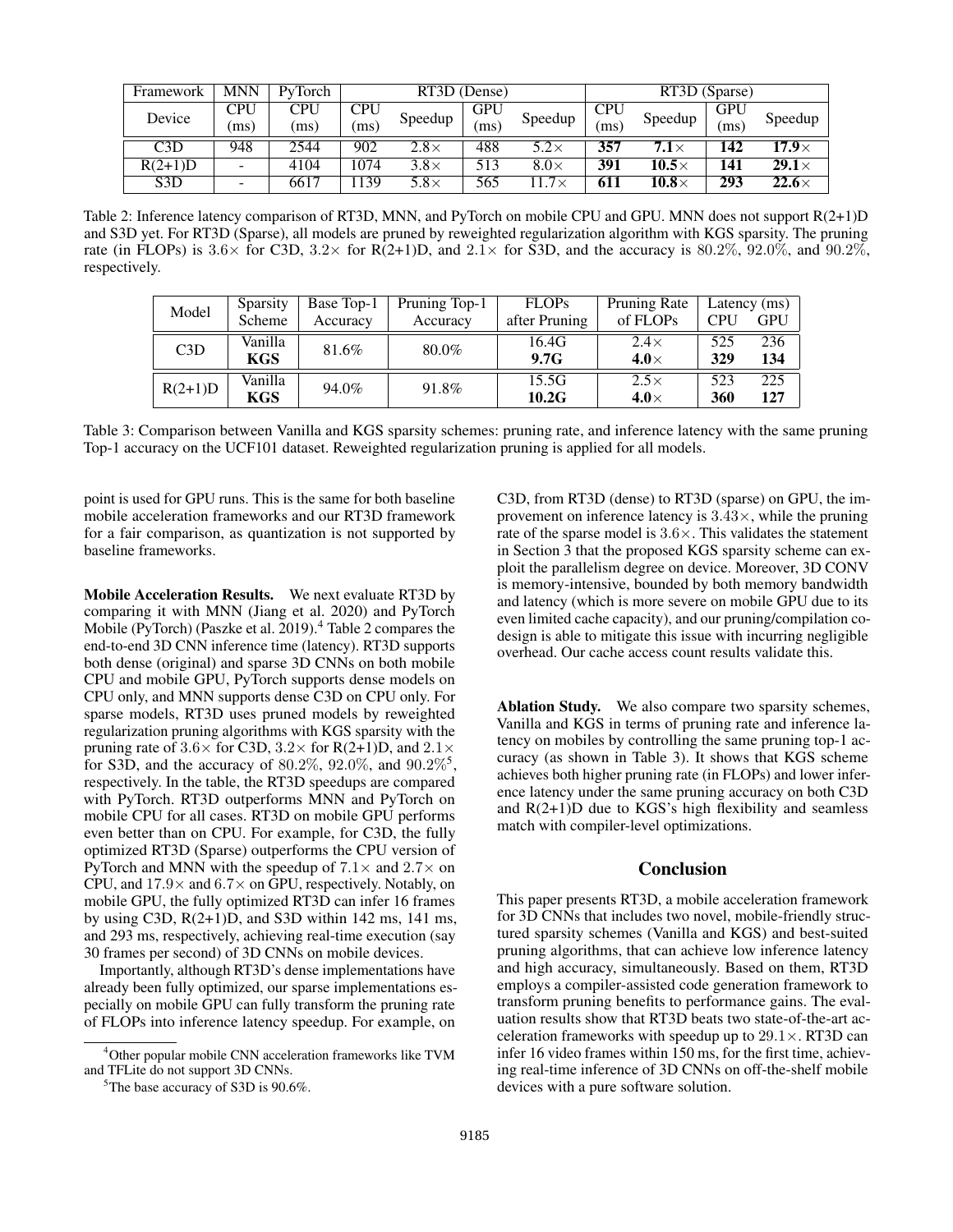## Acknowledgements

This material is based upon work supported by the National Science Foundation (NSF) under Grants CCF-1937500, CNS-1932351, Army Research Office/Army Research Laboratory via grant W911NF-20-1-0167 (YIP) to Northeastern University, and Jeffress Trust Awards in Interdisciplinary Research. Any opinions, findings, and conclusions or recommendations expressed in this material are those of the authors and do not necessarily reflect the views of NSF, ARO/ARL, or Thomas F. and Kate Miller Jeffress Memorial Trust.

## Ethics Statement

As a pure software solution, RT3D is the first to achieve real-time execution of 3D CNNs on mobile devices without notable accuracy loss–which can only be achieved by special (and more expensive) hardware solutions previously. This research will significantly encourage the general research of deep learning acceleration with software-based techniques while reducing the demand for some hardware-based accelerations. RT3D will enable many machine learning applications of behavior/activity detection on mobile platforms that have to run on the cloud previously.

The ethical aspects and future societal consequences of this research are highly application-dependent. This work has the following potential positive impact in society: First, because machine learning applications can run on the mobile (edge) side only without transmitting user data to the cloud server, data privacy is significantly enhanced, thus these applications can run in a more private environment. Second, this work may also significantly broaden the usage of machine learning in many other domains ranging from medical science, biology to geoscience and environmental science, e.g., combining motion sensors and high-precision 3D CNN inferences to support short-latency motion recognition can enable a real-time Parkinson treatment. At the same time, this work may have some negative consequences: due to the low-cost and easy-accessible nature of machine learning on mobile, this work has the potential of increasing the possibility of misusing machine learning techniques. Furthermore, we should be cautious of the result of the failure of the system which could cause wrong decision making, thus jeopardizing the safety of the public and individuals. In addition, all experiments in our work are based on the public dataset and our task/method does not leverage biases in the data.

#### References

Abadi, M.; Barham, P.; Chen, J.; Chen, Z.; Davis, A.; Dean, J.; Devin, M.; Ghemawat, S.; Irving, G.; Isard, M.; Kudlur, M.; Levenberg, J.; Monga, R.; Moore, S.; Murray, D. G.; Steiner, B.; Tucker, P.; Vasudevan, V.; Warden, P.; Wicke, M.; Yu, Y.; and Zheng, X. 2016. Tensorflow: A system for large-scale machine learning. In *12th* {*USENIX*} *Symposium on Operating Systems Design and Implementation (*{*OSDI*} *16)*.

Candes, E. J.; Wakin, M. B.; and Boyd, S. P. 2008. Enhancing sparsity by reweighted  $\ell$ 1 minimization. *Journal of Fourier analysis and applications* 14(5-6): 877–905.

Carreira, J.; and Zisserman, A. 2017. Quo vadis, action recognition? a new model and the kinetics dataset. In *Proceedings of the IEEE conference on computer vision and pattern recognition (CVPR)*, 6299–6308.

Chen, H.; Song, M.; Zhao, J.; Dai, Y.; and Li, T. 2019. 3Dbased video recognition acceleration by leveraging temporal locality. In *Proceedings of the 46th International Symposium on Computer Architecture*, 79–90.

Chen, T.; Moreau, T.; Jiang, Z.; Zheng, L.; Yan, E.; Shen, H.; Cowan, M.; Wang, L.; Hu, Y.; Ceze, L.; Guestrin, C.; and Krishnamurthy, A. 2018. TVM: An automated end-to-end optimizing compiler for deep learning. In *13th USENIX Symposium on Operating Systems Design and Implementation (OSDI 18)*, 578–594.

Chetlur, S.; Woolley, C.; Vandermersch, P.; Cohen, J.; Tran, J.; Catanzaro, B.; and Shelhamer, E. 2014. cudnn: Efficient primitives for deep learning. *arXiv preprint arXiv:1410.0759* .

Dong, X.; and Yang, Y. 2019. Network pruning via transformable architecture search. In *Advances in Neural Information Processing Systems (NeurIPS)*, 759–770.

Guo, Y.; Yao, A.; and Chen, Y. 2016. Dynamic network surgery for efficient dnns. In *Advances in neural information processing systems (NeurIPS)*, 1379–1387.

Han, S.; Mao, H.; and Dally, W. J. 2016. Deep Compression: Compressing Deep Neural Networks with Pruning, Trained Quantization and Huffman Coding. In *International Conference on Learning Representations (ICLR)*.

Han, S.; Shen, H.; Philipose, M.; Agarwal, S.; Wolman, A.; and Krishnamurthy, A. 2016. Mcdnn: An approximationbased execution framework for deep stream processing under resource constraints. In *Proceedings of the 14th Annual International Conference on Mobile Systems, Applications, and Services (MobiSys)*, 123–136. ACM.

He, Y.; Kang, G.; Dong, X.; Fu, Y.; and Yang, Y. 2018. Soft filter pruning for accelerating deep convolutional neural networks. In *International Joint Conference on Artificial Intelligence (IJCAI)*.

He, Y.; Liu, P.; Wang, Z.; Hu, Z.; and Yang, Y. 2019. Filter pruning via geometric median for deep convolutional neural networks acceleration. In *Proceedings of the IEEE Conference on Computer Vision and Pattern Recognition (CVPR)*, 4340–4349.

He, Y.; Zhang, X.; and Sun, J. 2017. Channel pruning for accelerating very deep neural networks. In *Proceedings of the IEEE International Conference on Computer Vision (ICCV)*, 1389–1397.

Hegde, K.; Agrawal, R.; Yao, Y.; and Fletcher, C. W. 2018. Morph: Flexible acceleration for 3D CNN-based video understanding. In *2018 51st Annual IEEE/ACM International Symposium on Microarchitecture (MICRO)*, 933–946. IEEE.

Huynh, L. N.; Lee, Y.; and Balan, R. K. 2017. Deepmon: Mobile gpu-based deep learning framework for continuous